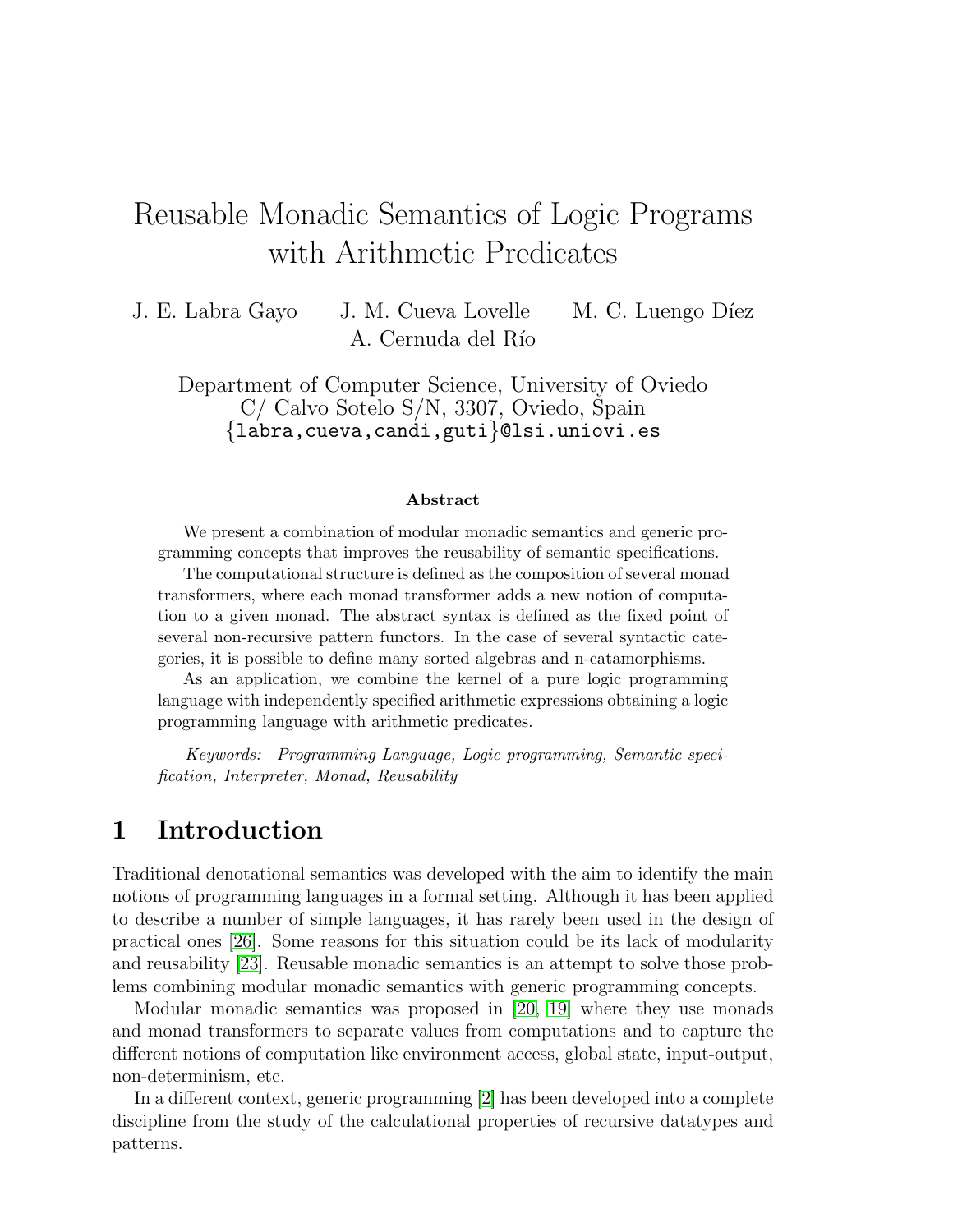The combination of modular monadic semantics and generic programming was firstly proposed by L. Duponcheel [\[6\]](#page-13-0), allowing the independent specification of the abstract syntax, the computational monad and the domain value. Following that approach, we developed a Language Prototyping System [\[12,](#page-13-1) [13,](#page-13-2) [14,](#page-13-3) [17\]](#page-14-4) where we also apply monadic catamorphisms, which facilitate the separation between recursive evaluation and semantic specification. In [\[16\]](#page-13-4) we extend our previous work to handle mutually recursive syntactical categories using many sorted algebras and in [\[15\]](#page-13-5) we apply that work to the semantics of logic programming languages. In this paper we describe the combination of logic programming features with arithmetic predicates which are independently described. The main advantages of this approach are the automatic derivation of an interpreter from the semantic description, as well as the modularity and reusability of the descriptions which allow to obtain a whole programming language from independently specified semantic building blocks.

It is assumed that the reader has some familiarity with a modern functional programming language. Along the paper, we use Haskell notation with some freedom in the use of mathematical symbols and declarations. As an example, the predefined Haskell datatype

data Either  $a b = Left a \mid Right b$ 

will be used as

 $\alpha \parallel \beta \triangleq L \alpha \parallel R \beta$ 

## 2 Modular Monadic Semantics

The notion of monad was taken by E. Moggi [\[22\]](#page-14-5) from Category Theory and was later adapted to a functional programming setting by P. Wadler [\[25\]](#page-14-6).

**Definition 1 (Monad)** A monad can be defined as a type constructor M with two operations

return :  $\alpha \rightarrow M\alpha$  $(\ggg) : \mathsf{M}\alpha \to (\alpha \to \mathsf{M}\beta) \to \mathsf{M}\beta$ 

which satisfy

 $c \gggt$  return  $\equiv c$  $(\text{return } a) \gg k \equiv k \ a$  $(m \gg f) \gg h \equiv m \gg (\lambda a.f a \gg h)$ 

A monad M encapsulates the intuitive notion of computation where  $\mathsf{M}_{\alpha}$  can be considered as a computation M that returns a value of type  $\alpha$ . In Haskell, monads can be defined using constructor classes [\[9\]](#page-13-6) and it is also possible to use first-class polymorphism [\[10\]](#page-13-7). In the rest of the paper, we simply define the type constructor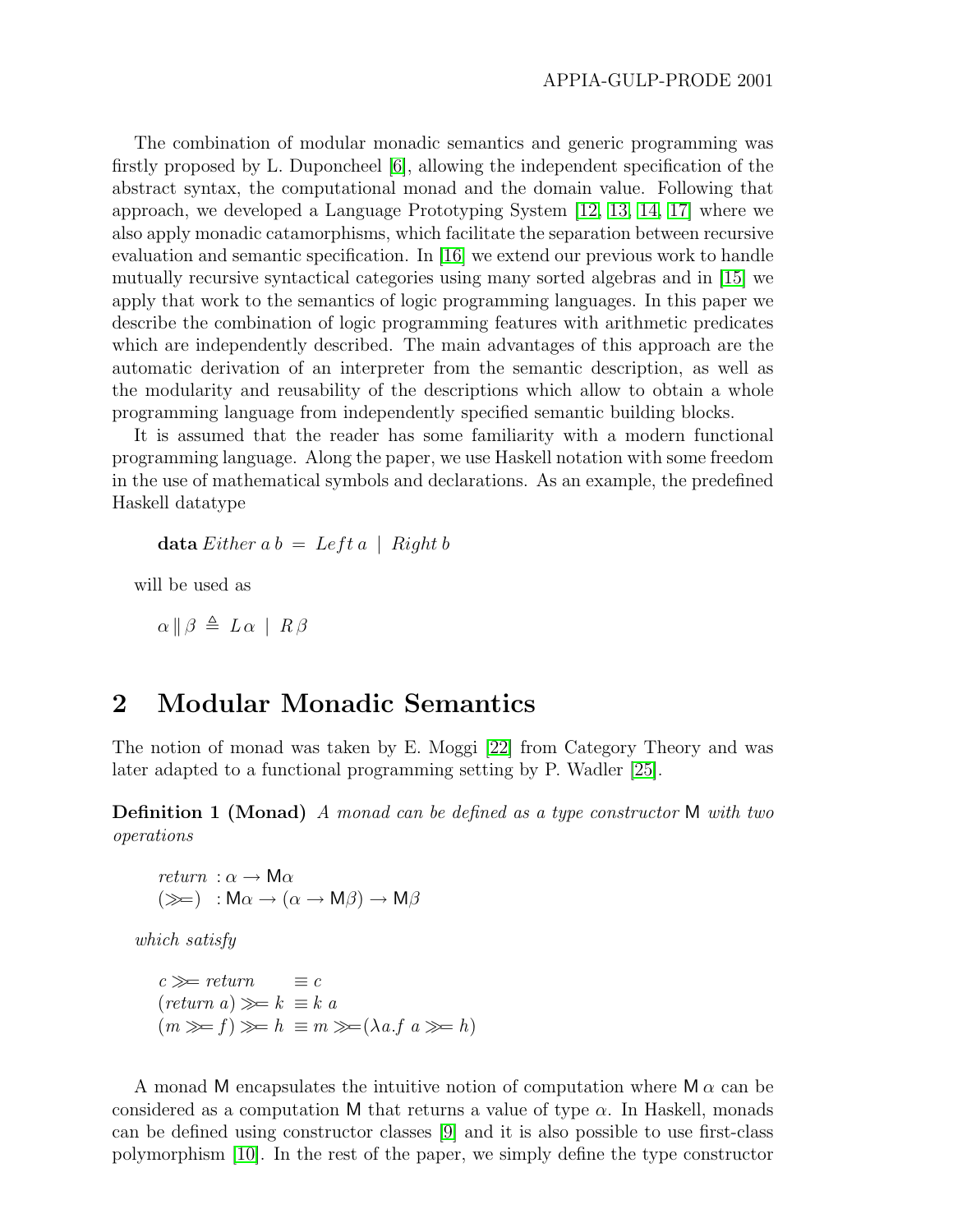and the corresponding operations. In this paper, we will also use the operator  $(\gg)$ defined as

$$
(\gg) : \mathsf{M} \alpha \to \mathsf{M} \beta \to \mathsf{M} \beta
$$
  

$$
c_1 \gg c_2 = c_1 \gg \lambda x . c_2
$$

**Example 1** The simplest monad is the identity monad

IdM  $\alpha \stackrel{\Delta}{=} \alpha$  $return = \lambda x . x$  $m \gg f = f x$ 

It is possible to define monads that capture different kinds of computations, like partiality, nondeterminism, side-effects, exceptions, backtracking, continuations, interactions, etc. [\[22,](#page-14-5) [3\]](#page-12-1).

Example 2 The environment reader monad adds the following operations

rdEnv : M Env  $inEnv : Env \rightarrow M \alpha \rightarrow M \alpha$ 

Example 3 The state transformer monad adds the operations

 $update : (State \rightarrow State) \rightarrow M State$ fetch : M State  $set$  : State  $\rightarrow$  M State

Example 4 The backtracking monad adds two operations to handle backtracking

failure :  $\mathsf{M}_{\alpha}$  — failure failing computation  $(\mathbb{U})$  : M  $\alpha \to M \alpha \to M \alpha$   $-m_1 \mathbb{U} m_2$  executes  $m_1$ , if it fails, executes  $m_2$ 

All of the above kinds of monads must satisfy a number of observational laws, which are described in more detail in [\[19,](#page-14-3) [7,](#page-13-8) [18\]](#page-14-7).

When describing the semantics of a programming language using monads, the main problem is the combination of different classes of monads. In general, it is not possible to compose two monads to obtain a new monad [\[11\]](#page-13-9). Nevertheless, a monad transformer  $\mathcal T$  can transform a given monad M into a new monad  $\mathcal T_M$  that has new operations and maintains the operations of M. The idea of monad transformer is based on the notion of monad morphism that appeared in Moggi's work [\[22\]](#page-14-5) and was later proposed in [\[20\]](#page-14-2).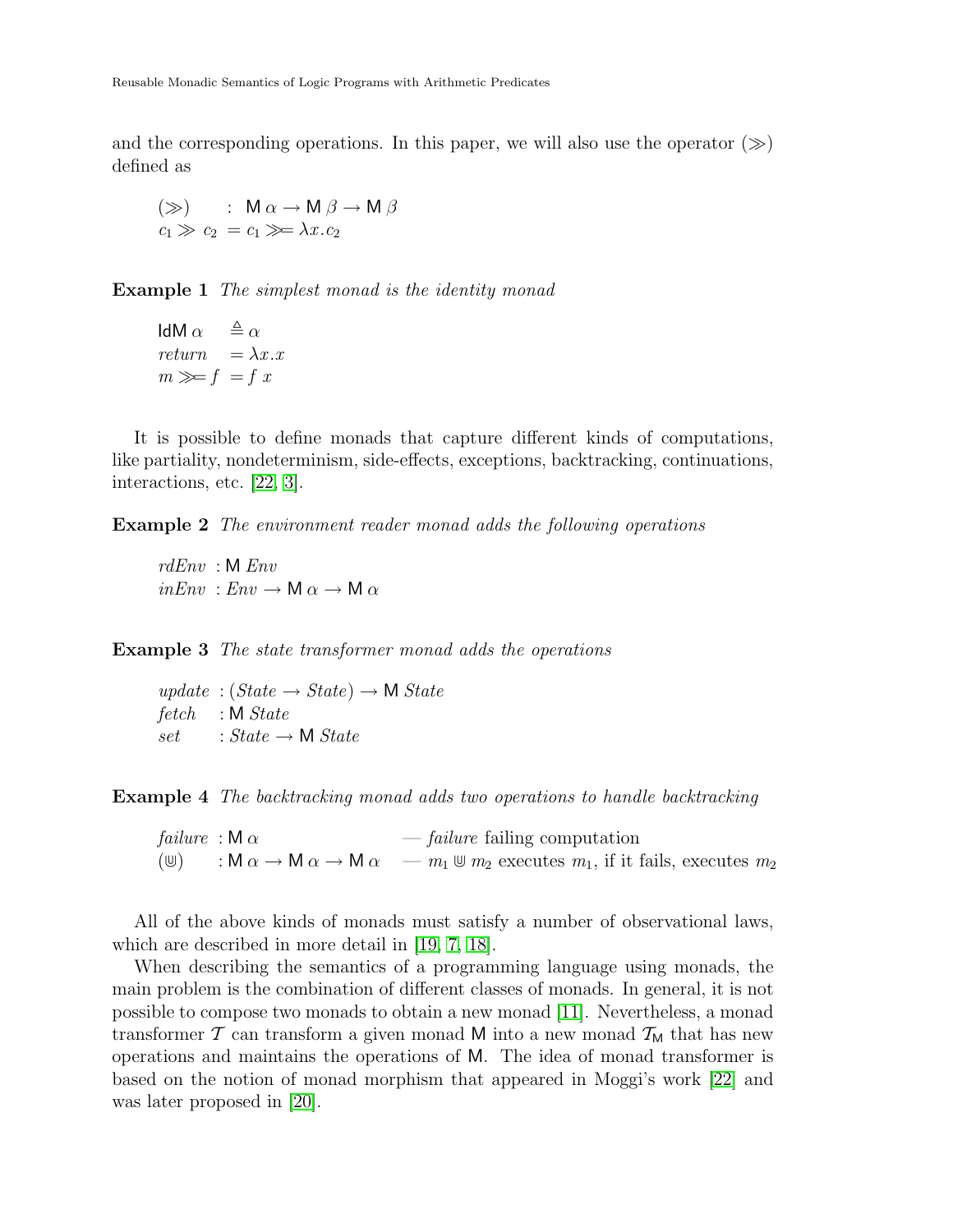Definition 2 (Monad transformer) A monad transformer is a type constructor T with an associated operation lift :  $M \alpha \rightarrow T_M \alpha$  that transforms a monad M into a new monad  $T_M$  and satisfies

lift . return<sub>M</sub>  $= return_{\text{M}}$  $lift (m \ggg M k) = (lift m) \ggg_{\pi M} (lift k)$ 

When defining a monad transformer  $\mathcal{T}$ , it is necessary to specify the operations return,  $(\gg)$ , lift and the specific operations that the monad transformer adds. The definition of monad transformers is not straightforward because there can be some interactions between the intervening operations of the different monads. These interactions are considered in more detail in [\[19,](#page-14-3) [20\]](#page-14-2) and in [\[7\]](#page-13-8) it is shown how to derive a backtracking monad transformer from its specification. In the rest of the paper we suppose that we have defined three monad transformers:  $\mathcal{T}_{Env}$  transforms any monad into an environment reader monad,  $\mathcal{T}_{State}$  transforms any monad into a state transformer monad, and  $\mathcal{T}_{Back}$  transforms any monad into a backtracking monad. These definitions can be found in [\[17,](#page-14-4) [16,](#page-13-4) [15\]](#page-13-5).

## 3 Arithmetic Expressions

In this section, we present the semantics of a simple arithmetic expressions language. The presentation is done in an incremental way. Firstly, we specify terms (constants and additions) and secondly, we add factors (multiplications). At the same time, we introduce the basic concepts of functor, algebras and catamorphisms.

#### 3.1 Extensible abstract syntax

Functors allow the extensible definition of the abstract syntax.

Definition 3 A functor F can be defined as a type constructor that transforms values of type  $\alpha$  into values of type  $\mathsf{F}\alpha$  and a function  $map_{\mathsf{F}}:(\alpha \to \beta) \to \mathsf{F}\alpha \to \mathsf{F}\beta$  which preserves identities and composition.

The fixed point of a functor F can be defined as

 $\mu \mathsf{F} \triangleq In(\mathsf{F}(\mu \mathsf{F}))$ 

A recursive datatype can be defined as the fixed point of a non-recursive functor that captures its shape.

**Example 5** The following inductive datatype for arithmetic expressions

 $Term \triangleq N Int \mid Term + Term$ 

can be defined as the fixed point of the functor T

 $\begin{array}{rcl} \top x & \triangleq N \ Int \mid x + x \end{array}$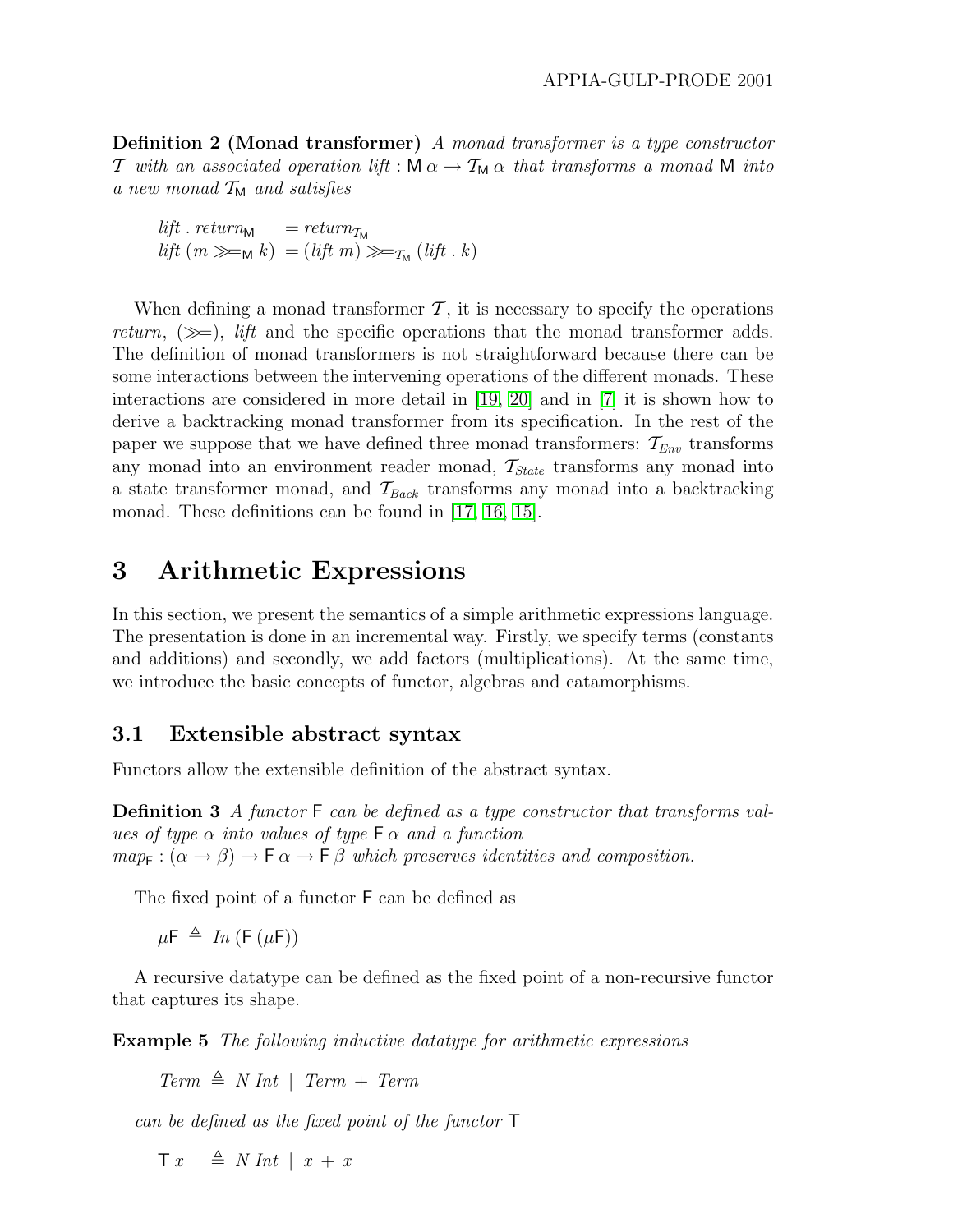Reusable Monadic Semantics of Logic Programs with Arithmetic Predicates

 $Term \triangleq \mu T$ 

where  $map_{\tau}$  is<sup>[1](#page-4-0)</sup>

 $map_{\mathsf{T}}$  :  $(\alpha \to \beta) \to (\mathsf{T} \alpha \to \mathsf{T} \beta)$  $map_{\mathsf{T}} f(N n) = n$  $map_{\mathsf{T}} f(x_1 + x_2) = f(x_1 + f(x_2))$ 

Definition 4 (Sum of two functors) The sum of two functors  $F$  and  $G$ ,  $F \oplus G$ is defined as

 $(F \oplus G) x \triangleq F x \parallel G x$ 

where  $map_{\text{F} \oplus \text{G}}$  is

$$
map_{\mathsf{F}\oplus\mathsf{G}} \quad : (\alpha \to \beta) \to (\mathsf{F}\oplus\mathsf{G}) \, \alpha \to (\mathsf{F}\oplus\mathsf{G}) \, \beta
$$
  

$$
map_{\mathsf{F}\oplus\mathsf{G}} f(Lx) = L(map_{\mathsf{F}} f x)
$$
  

$$
map_{\mathsf{F}\oplus\mathsf{G}} f(Rx) = R(map_{\mathsf{G}} f x)
$$

Using the sum of two functors, it is possible to extend recursive datatypes.

Example 6 We can define a new pattern functor for variables

 $F x = x \times x$ 

and the composed recursive datatype of terms and factors can easily be defined as

 $Expr \triangleq \mu(T \oplus F)$ 

#### 3.2 Reusable Semantic Specification

Definition 5 (F-Algebra) Given a functor F, an F-algebra is a function

 $\varphi_F : F \alpha \to \alpha$ 

where  $\alpha$  is called the carrier.

Definition 6 (Homomorphism between F-algebras) A homomorphism between two F-algebras  $\varphi : \mathsf{F} \alpha \to \alpha$  and  $\psi : \mathsf{F} \beta \to \beta$  is a function  $h : \alpha \to \beta$  which satisfies

 $h \cdot \varphi = \psi \cdot map_F h$ 

<span id="page-4-0"></span><sup>&</sup>lt;sup>1</sup> In the rest of the paper, we omit the definition of map functions as they can automatically be derived from the shape of the functor.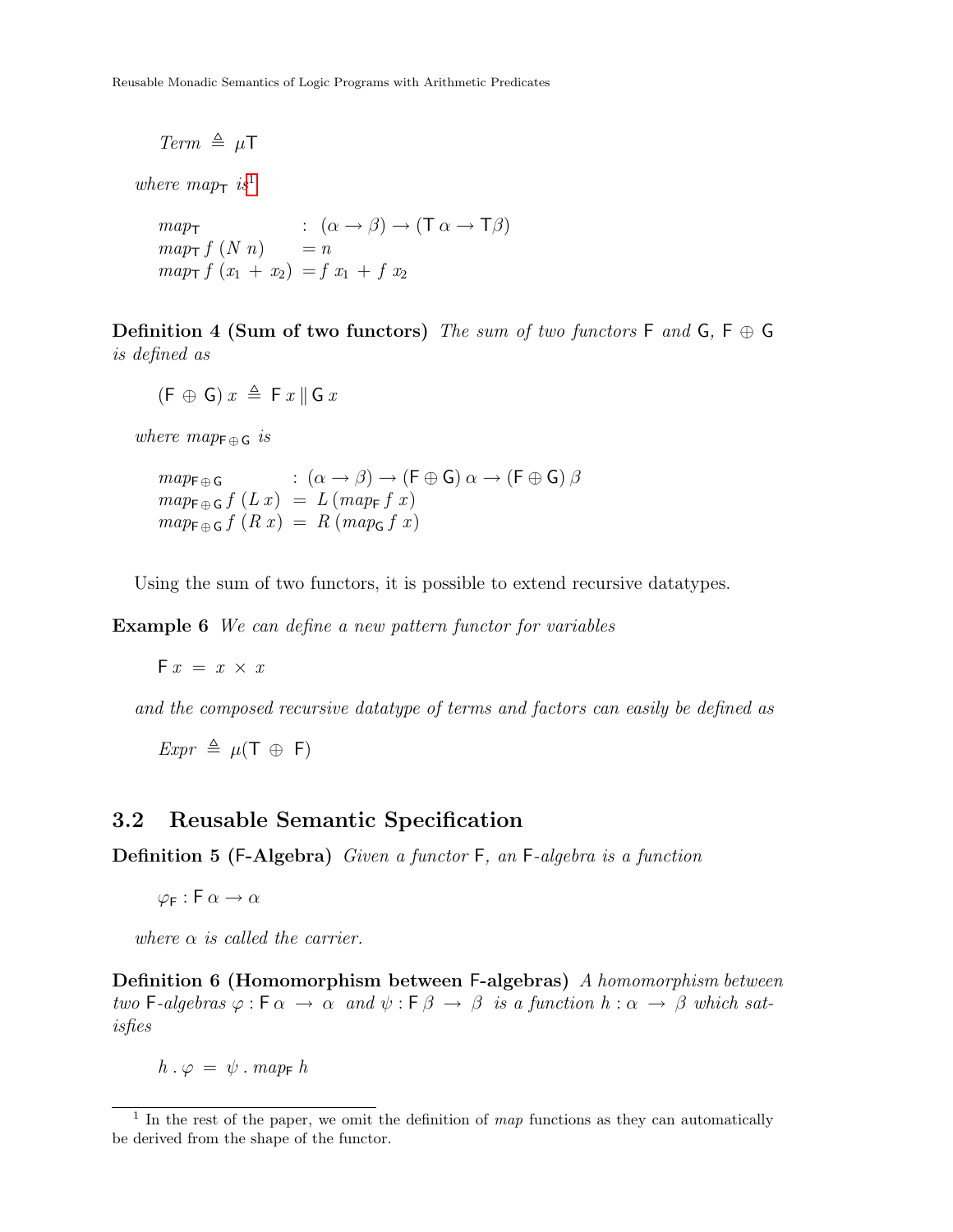We consider a category with F-algebras as objects and homomorphisms between F-algebras as morphisms. In this category,  $In: F(\mu) \to \mu$  is an initial object, i.e. for any F-algebra  $\varphi : \mathsf{F} \alpha \to \alpha$  there is a unique homomorphism  $(\varphi) : \mu \mathsf{F} \to \alpha$ satisfying the above equation.

 $\llbracket \varphi \rrbracket$  is called *fold* or *catamorphism* and satisfies a number of calculational properties [\[2,](#page-12-0) [4\]](#page-12-2). It can be defined as:

$$
\begin{array}{ll}\n\left(\!\!\left[\begin{smallmatrix}\!- \!\!\!\right] \end{smallmatrix}\right) & : & \left(\mathsf{F}\alpha \to \alpha\right) \to \left(\mu\mathsf{F} \to \alpha\right) \\
\left(\!\!\left[\varphi\right]\!\!\right) & \left(\ln x\right) & = \varphi \left(\text{ map } \left(\!\!\left[\varphi\right]\!\!\right) x\right)\n\end{array}
$$

<span id="page-5-0"></span>Example 7 We can obtain a simple evaluator for arithmetic expressions defining a  $\mathsf{T}\text{-}algebra$  whose carrier is the type M Int, where M is, in this case, any kind of monad.

$$
\varphi_{\mathsf{T}} : \mathsf{T}(M \text{ Int}) \to M \text{ Int}
$$
  
\n
$$
\varphi_{\mathsf{T}} (Num \text{ n}) = return (\uparrow \text{ n})
$$
  
\n
$$
\varphi_{\mathsf{T}} (e_1 + e_2) = e_1 \gg \Rightarrow \lambda v_1 . e_2 \gg \Rightarrow \lambda v_2 . return (v_1 + v_2)
$$

Applying a catamorphism over  $\varphi_T$  we obtain an interpreter for terms:

Inter $Term$  :  $Term \rightarrow M Int$ Inter  $T_{term} = (\varphi_T)$ 

The operator  $\oplus$  allows to obtain a (F  $\oplus$  G)-algebra from an F-algebra  $\varphi$  and a G-algebra  $\psi$ 

$$
\begin{array}{l}\n\oplus : (\mathsf{F} \alpha \to \alpha) \to (\mathsf{G} \alpha \to \alpha) \to (\mathsf{F} \oplus \mathsf{G})\alpha \to \alpha \\
(\varphi \oplus \psi)(Lx) = \varphi \, x \\
(\varphi \oplus \psi)(Rx) = \psi \, x\n\end{array}
$$

Example 8 The above definition allows to extend the evaluator of example [7](#page-5-0) to terms and factors without modifying previous definitions. We only specify the semantics of variables with the following F-algebra

$$
\varphi_{\mathsf{F}} : \mathsf{F}(\mathsf{M}\,\mathit{Int}) \to \mathsf{M}\,\mathit{Int}
$$
  

$$
\varphi_{\mathsf{F}}(e_1 \times e_2) = e_1 \gg \lambda v_1 \cdot e_2 \gg \lambda v_2 \cdot \mathit{return}(v_1 \times v_2)
$$

And the new interpreter of expressions is automatically obtained as:

$$
Inter_{\mathit{Expr}}: \mathit{Expr} \to M \mathit{Int}
$$

$$
Inter_{\mathit{Expr}} = (\varphi_T \oplus \varphi_F)
$$

The theory of catamorphisms can be extended to monadic catamorphisms [\[12,](#page-13-1) [14,](#page-13-3) [17\]](#page-14-4) which allow to separate the recursive evaluation from the semantic specification.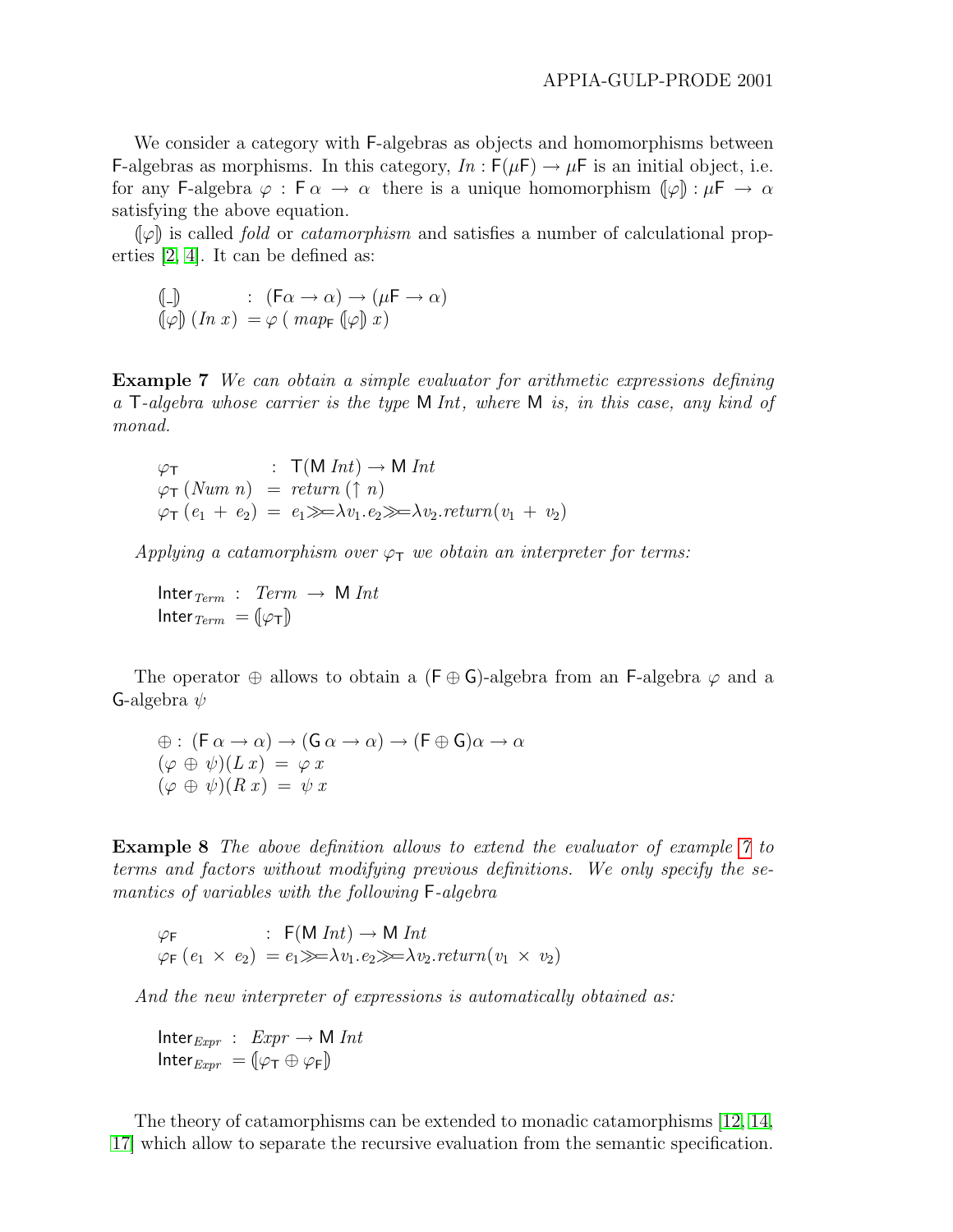## 4 Pure Logic Programming Language

#### 4.1 Term representation

Prolog terms are defined as

 $Term = C Name$  — Constants  $\mid$  *V Name* — Variables  $\mid$  F Name [Term]  $\mid$  - Compound terms

Facts and rules will be represented as local declarations, leaving the goal as an executable expression. We will use the functor P to capture the abstract syntax of the language. Our abstract syntax assumes all predicates to be unary, this simplifies the definition of the semantics without loss of generality.

| $P q = Def Name Name g g$           | $-$ Definitions    |
|-------------------------------------|--------------------|
| $g \wedge g$                        | $\sim$ Conjunction |
| $q \vee q$                          | $\sim$ Disjunction |
| $\mid \exists (Name \rightarrow g)$ | — Free variables   |
| call Name Term                      | — Predicate call   |
| $Term \triangleq Term$              | $-$ Unification    |
| $?Name(Name \rightarrow g)$         | — Goal             |

Example 9 The Prolog program

$$
p(a). p(f(x)) \leftarrow p(x)
$$

with the goal?  $p(x)$  could be codified as

Def p v  $(v \triangleq a \vee \exists (\lambda x. v \triangleq f(x) \wedge call p x))$   $(?x(\lambda x. \text{call } p x))$ 

#### 4.2 Computational Structure

The computational structure will be described by means of a monad, which must support the different operations needed. In this sample language, we need to capture backtracking, environment access and global state modification. The global state in this simple case is only needed as a supply of fresh variable names. The resulting monad will be

 $Comp = (T_{Back} \cdot T_{Env} \cdot T_{State}) IO$ 

we used the predefined IO monad as the base monad in order to facilitate the communication of solutions to the user. We use the following domains

 $Database \triangleq Name \rightarrow (Name, Comp Subst)$  — Clause Definitions  $Env \triangleq (Database, Subst)$  — Environment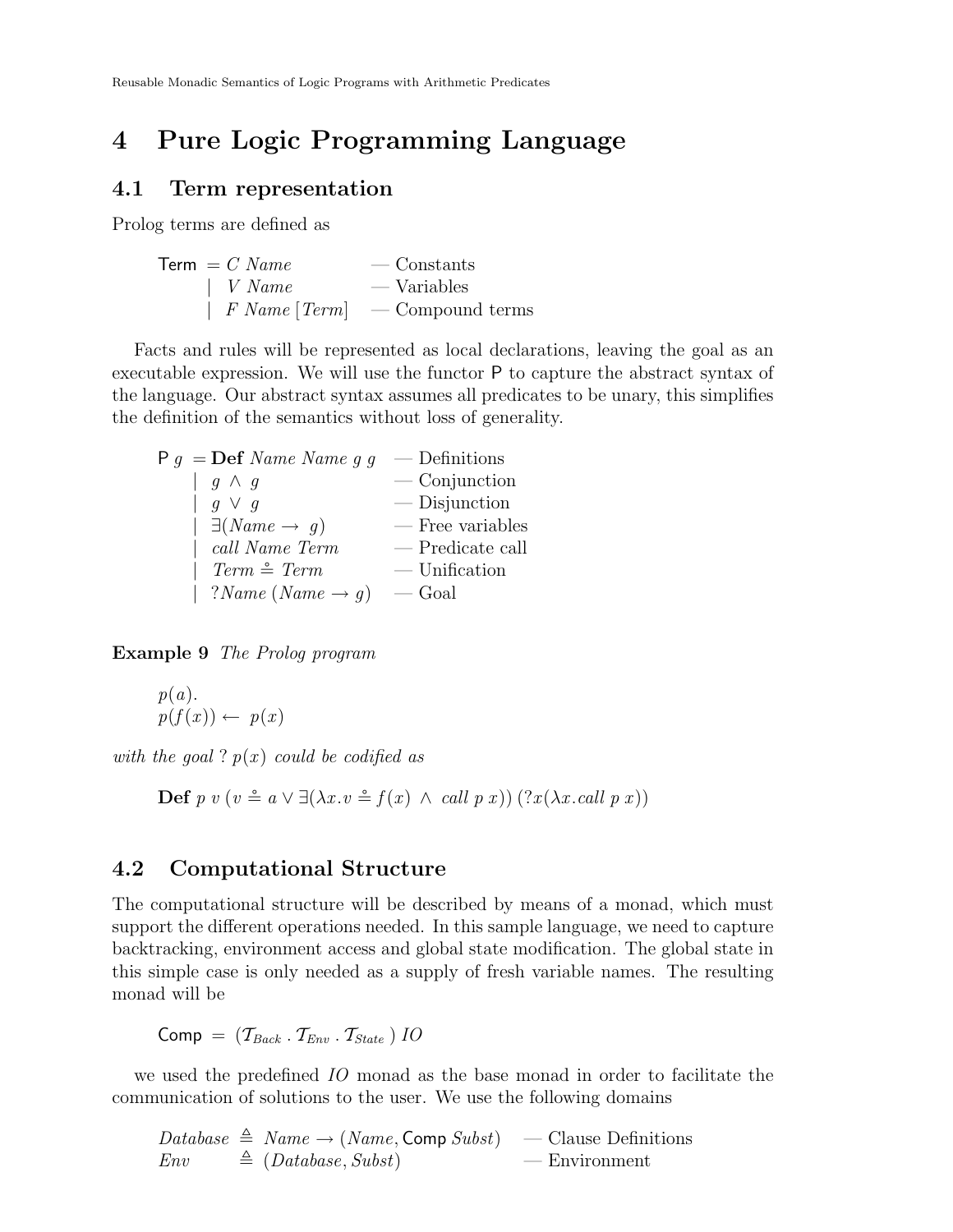| <b>State</b><br>$\triangleq Int$ | $\sim$ Global state |  |
|----------------------------------|---------------------|--|
|----------------------------------|---------------------|--|

We suppose that we have the following operations to lookup and update values in the database.

 $lkp_{DB} : Database \rightarrow Name \rightarrow (Name, Comp Subst)$  $upd_{DB} : Database \rightarrow Name \rightarrow (Name, Comp Subst) \rightarrow Database$ 

#### 4.3 Unification

In this section we present an algorithm adapted from [\[8\]](#page-13-10) where a polytipic unification algorithm is developed. Genericity is obtained through the definition of type classes and the corresponding instance declarations. We omit those declarations for brevity and just assume that we have the following functions:

| $isVar : Term \rightarrow Bool$ | — Checks if a term is a variable                                                   |
|---------------------------------|------------------------------------------------------------------------------------|
|                                 | $topEq: Term \rightarrow Term \rightarrow Bool$ - Checks top equality of two terms |
| $args: Term \rightarrow [Term]$ | — list of arguments of a term                                                      |

A substitution could be represented as an abstract datatype Subst with the following operations:

 $\ell k p_S : Name \rightarrow Subst \rightarrow Maybe Term$  — lookup  $\textit{upd}_S : \textit{Name} \rightarrow \textit{Term} \rightarrow \textit{Subst} \rightarrow \textit{Subst} \rightarrow \text{update}$ 

where *Maybe* is the predefined datatype which could be defined as:

Maybe  $\alpha \triangleq Just \alpha \mid Nothing$ 

The unification algorithm will be:

unifys : Term  $\rightarrow$  Term  $\rightarrow$  Subst  $\rightarrow$  Comp Subst unifys  $t_1$   $t_2$   $\sigma$  | is Var  $t_1 \wedge$  is Var  $t_2 \wedge t_1 == t_2 = return \sigma$ | isVar  $t_1 = bind t_1 t_2 \sigma$ | isVar  $t_2 = bind t_2 t_1 \sigma$ | topEq  $t_1$   $t_2$  = uniTs  $t_1$   $t_2$   $\sigma$ | otherwise  $=$  failure

 $unifs: Term \rightarrow Term \rightarrow Subst \rightarrow CompSubst$ uniTs  $t_1 t_2 \sigma =$  foldr f (return  $\sigma$ ) (zip (args  $t_1$ ) (args  $t_2$ )) where  $f(a_1, a_2) r = r \gg \lambda \sigma'.$ unifys  $a_1 a_2 \sigma'$ 

$$
bind : Name \rightarrow Term \rightarrow Subst \rightarrow Comp Subst
$$
\n
$$
bind \, v \, t \, \sigma = \text{case } \text{lkp}_S \, v \, \sigma \, \text{of}
$$
\n
$$
Nothing \rightarrow return \, (upd_S \, v \, t \, \sigma)
$$
\n
$$
Just \, t' \rightarrow unify_S \, t \, t' \, \sigma \gg \lambda \sigma'.return (upd_S \, v \, t \, \sigma')
$$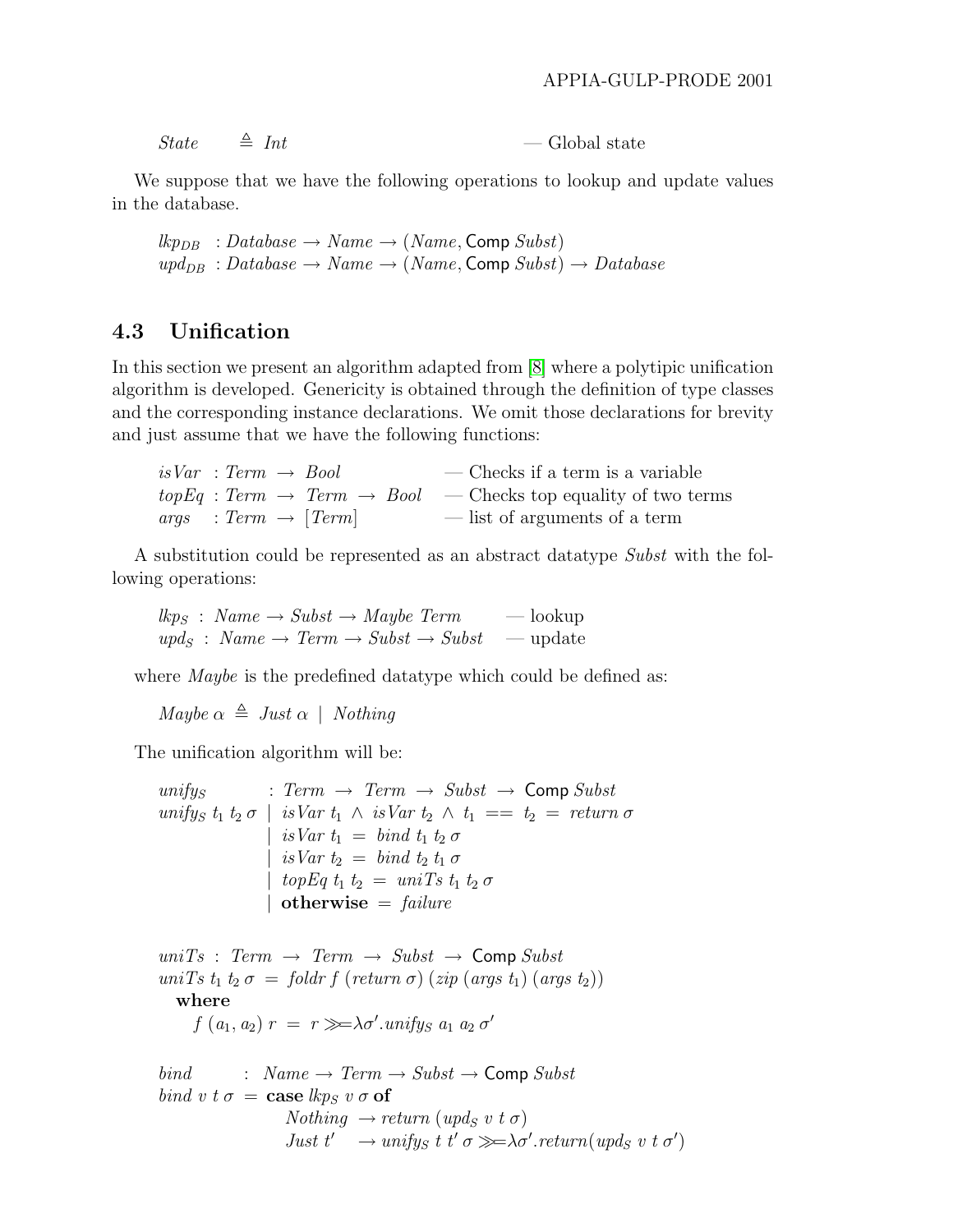Reusable Monadic Semantics of Logic Programs with Arithmetic Predicates

#### 4.4 Semantic specification

The semantic specification consists of the following P-algebra that takes the computational structure Comp Subst as carrier.

$$
\varphi_{\mathsf{P}} \qquad : \mathsf{P}(\text{Comp } \text{Subst}) \to \text{Comp } \text{Subst}
$$
\n
$$
\varphi_{\mathsf{P}} (Def \ p \ x \ g_1 \ g_2) = r dEnv \gg \lambda(\rho, \sigma).
$$
\n
$$
inEnv \ (upd_{DB} \ \rho \ p \ (x, g_1)) \ g_2
$$
\n
$$
\varphi_{\mathsf{P}} (g_1 \ \wedge \ g_2) = r dEnv \gg \lambda(\rho, \sigma).
$$
\n
$$
g_1 \gg \lambda \sigma'.
$$
\n
$$
inEnv \ (\rho, \sigma') \ g_2
$$
\n
$$
\varphi_{\mathsf{P}} (g_1 \ \vee \ g_2) = r dEnv \gg \lambda(\rho, \sigma).
$$
\n
$$
inEnv \ (\rho, \sigma) \ g_1 \ \cup \ inEnv \ (\rho, \sigma) \ g_2
$$
\n
$$
\varphi_{\mathsf{P}} (\exists f) = update (+1) \gg \lambda n \to f (mkFree \ n)
$$
\n
$$
\varphi_{\mathsf{P}} (call \ p \ t) = r dEnv \gg \lambda(\rho, \sigma).
$$
\n
$$
let (x, g) = lkp_{DB} \ \rho \ p
$$
\n
$$
in unifys (C \ x) \ t \ \sigma \gg \lambda \sigma'. inEnv (\rho, \sigma') \ g
$$
\n
$$
\varphi_{\mathsf{P}} (t_1 \ \dot{=} \ t_2) = r dEnv \gg \lambda(\rho, \sigma).
$$
\n
$$
unifys \ t_1 \ t_2 \ \sigma
$$
\n
$$
\varphi_{\mathsf{P}} (? \ x \ f) = update (+1) \gg \lambda n.
$$
\n
$$
f (mkFree \ n) \gg \lambda \sigma.
$$
\n
$$
putAnswer \ x (\sigma \ v)) \gg \lambda y.
$$
\n
$$
return \sigma
$$

The following auxiliary definitions have been used<sup>[2](#page-8-0)</sup>.

- $mkFree: Int \rightarrow Name$ , creates a fresh variable name from a given integer
- putAnswer : Name  $\rightarrow$  Term  $\rightarrow$  Comp (), writes the value of a variable and asks the user for more answers.

The Prolog language is defined as the fixed point of P

$$
Prolog \triangleq \mu \mathsf{P}
$$

and the interpreter is automatically obtained as a catamorphism

 $Inter_{Prolog}$  :  $Prolog \rightarrow Comp$  Subst Inter $_{Prolog} = [\varphi_P]$ 

<span id="page-8-0"></span><sup>2</sup>The detailed definition of the auxiliary functions could be included in the full paper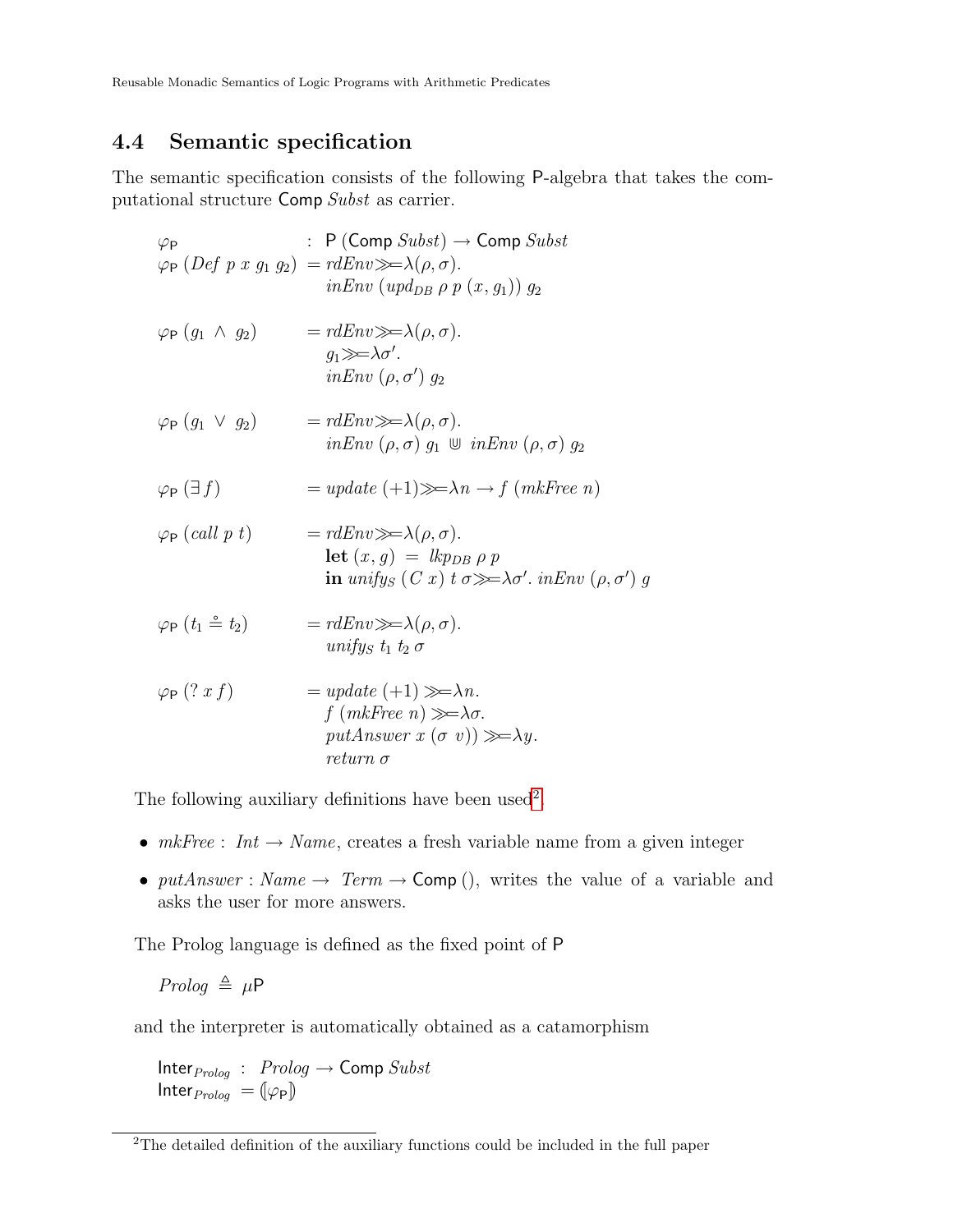## 5 Prolog + Arithmetic Predicates

Arithmetic predicates open a new semantic world in logic programming languages. Other semantic specifications of Prolog [\[24,](#page-14-8) [5\]](#page-13-11) often avoid these predicates as they can interfere with the understanding of the particular aspects of Prolog. In our approach, it is possible to reuse the independent specifications of pure logic programming and arithmetic expressions and combine them to form a new language. In order to combine two syntactic categories (goals and expressions), we will extend previous definitions of algebras to 2-sorted algebras in the following section.

#### 5.1 2-sorted abstract syntax and bicatamorphisms

**Definition 7 (Bifunctor)** A bifunctor  $\mathbb{F}$  is a type constructor that assigns a type  $\mathbb{F} \alpha \beta$  to a pair of types  $\alpha$  and  $\beta$  and an operation

 $bimap_F : (\alpha \to \gamma) \to (\beta \to \delta) \to (\mathbb{F} \alpha \beta \to \mathbb{F} \gamma \delta)$ 

The fixed point of two bifunctors  $\mathbb F$  and  $\mathbb G$  is a pair of values  $(\mu_1 \mathbb F \mathbb G, \mu_2 \mathbb F \mathbb G)$  that can be defined as:

 $\mu_1 \mathbb{F} \mathbb{G} \triangleq In_1 \left( \mathbb{F} \left( \mu_1 \mathbb{F} \mathbb{G} \right) \left( \mu_2 \mathbb{F} \mathbb{G} \right) \right)$  $\mu_2 \mathbb{F} \mathbb{G} \triangleq In_2(\mathbb{G}(\mu_1 \mathbb{F} \mathbb{G}) \cup \mu_2 \mathbb{F} \mathbb{G}))$ 

<span id="page-9-0"></span>Example 10 The syntax of a simple imperative language with two mutually recursive syntactical categories, expressions and commands, could be modelled by the following bifunctors.

 $E e c = e + e$  | Num Int | Var Name  $C e c = Name := e \mid c : c \mid While e c$ 

and we can obtain commands as the fixed point of  $E$  and  $C$ 

 $Comm = \mu_2 \mathbb{E} \mathbb{C}$ 

**Definition 8 (Two-sorted algebra)** Given two bifunctors  $\mathbb{F}$  and  $\mathbb{G}$ , a two-sorted  $\mathbb{F}, \mathbb{G}-algebra$  is a pair of functions  $(\varphi : \mathbb{F} \alpha \beta \to \alpha, \psi : \mathbb{G} \alpha \beta \to \beta)$  where  $\alpha, \beta$  are called the carriers of the two-sorted algebra.

It is possible to define  $\mathbb{F}, \mathbb{G}$ -homomorphisms and a new category where  $(In_1, In_2)$ form the initial object. This allows the definition of bicatamorphisms as:

$$
\begin{array}{lll}\n\langle \!\!\!\langle -,-\rangle \!\!\!\rangle_1 & : (\mathbb{F}\,\alpha\,\beta \to \alpha) \to (\mathbb{G}\,\alpha\,\beta \to \beta) \to (\mu_1\mathbb{F}\mathbb{G} \to \alpha) \\
\langle \!\!\!\langle \varphi, \psi \rangle \!\!\!\rangle_1 (In_1 x) = \varphi \left( \operatorname{bimap}_{\mathbb{F}} \left( \!\!\!\langle \varphi, \psi \rangle \!\!\!\rangle_1 \left( \!\!\!\langle \varphi, \psi \rangle \!\!\!\rangle_2 x \right) \right.\n\end{array}
$$
\n
$$
\begin{array}{lll}\n\langle \!\!\!\langle -,-\rangle \!\!\!\rangle_2 & : (\mathbb{F}\,\alpha\,\beta \to \alpha) \to (\mathbb{G}\,\alpha\,\beta \to \beta) \to (\mu_2\mathbb{F}\mathbb{G} \to \beta) \\
\langle \!\!\!\langle \varphi, \psi \rangle \!\!\!\rangle_2 (In_2 x) = \psi \left( \operatorname{bimap}_{\mathbb{G}} \left( \!\!\!\langle \varphi, \psi \rangle \!\!\rangle_1 \left( \!\!\!\langle \varphi, \psi \rangle \!\!\rangle_2 x \right) \right.\n\end{array}
$$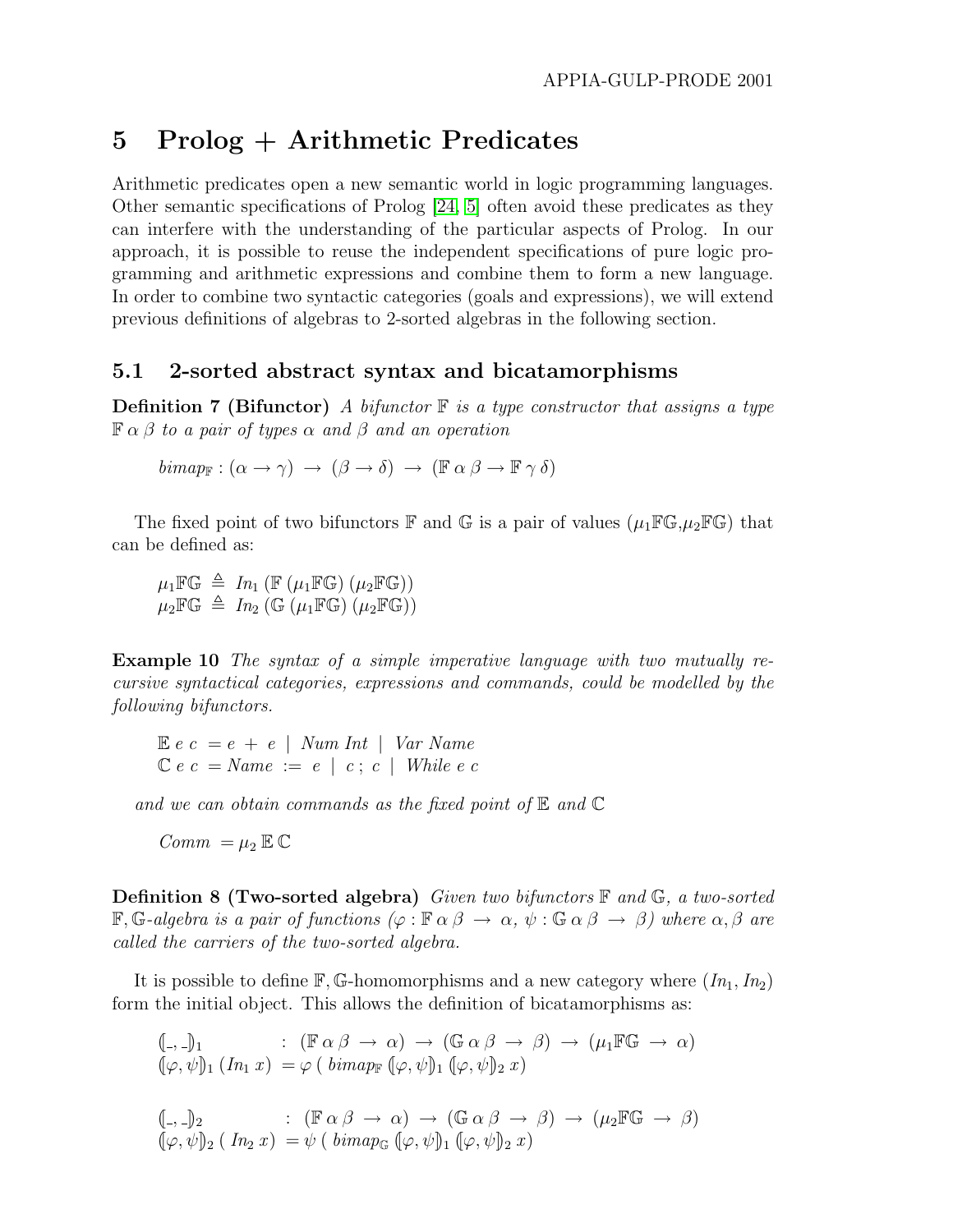Example 11 We could define the semantics of the imperative language of exam-ple [10](#page-9-0) by defining the following two sorted  $\mathbb{E}, \mathbb{C}$ -algebra (see [\[16\]](#page-13-4) for details).

$$
\begin{array}{l} \varphi_{\mathbb{E}}\;:\; \mathbb{E}\; (M\; Int)\; (M\;()) \to M\; Int \\ \psi_{\mathbb{C}}\;:\; \mathbb{E}\; (M\; Int)\; (M\;()) \to M\; () \end{array}
$$

And we could automatically obtain the corresponding interpreter as a bicatamorphism.

 $Inter_{Comm} : Comm \rightarrow M()$ Inter $_{Comm} = [\varphi_{\mathbb{E}}, \psi_{\mathbb{C}}]_2$ 

The sum of two functors will be useful to break the specification of a syntactical category into several parts.

**Definition 9 (Sum of two bifunctors)** The sum of two bifunctors  $\mathbb{F}$  and  $\mathbb{G}$  is a new bifunctor  $\mathbb{F} \boxplus \mathbb{G}$ 

 $(F \boxplus \mathbb{G}) \alpha \beta \triangleq \mathbb{F} \alpha \beta \parallel \mathbb{G} \alpha \beta$ 

where the bimap operator is

 $bimap_{\mathbb{F} \boxplus \mathbb{G}}$  :  $(\alpha \to \gamma) \to (\beta \to \delta) \to ((\mathbb{F} \boxplus \mathbb{G}) \alpha \beta \to ((\mathbb{F} \boxplus \mathbb{G}) \gamma \delta)$  $bimap_{\mathbb{F} \mathbb{H} \mathbb{G}} f g (L x) = L (bimap_{\mathbb{F} \mathbb{H} \mathbb{G}} f g x)$  $bimap_{\mathbb{F} \mathbb{H} \mathbb{G}}$   $f \, g \, (R \, x) = R \, (bimap_{\mathbb{F} \mathbb{H} \mathbb{G}} \, f \, g \, x)$ 

Two-sorted algebras can be extended using the following operators

 $(\boxplus_1) : (\mathbb{F} \alpha \beta \rightarrow \alpha) \rightarrow (\mathbb{G} \alpha \beta \rightarrow \alpha) \rightarrow (\mathbb{F} \boxplus \mathbb{G}) \alpha \beta \rightarrow \alpha$  $(\phi_1 \boxplus_1 \phi_2)$   $(L x) = \phi_1 x$  $(\phi_2 \boxplus_1 \phi_2) (R x) = \phi_2 x$  $(\boxplus_2) : (\mathbb{F} \alpha \beta \rightarrow \beta) \rightarrow (\mathbb{G} \alpha \beta \rightarrow \beta) \rightarrow (\mathbb{F} \boxplus \mathbb{G}) \alpha \beta \rightarrow \beta$  $(\psi_1 \boxplus_2 \psi_2) (L x) = \psi_1 x$  $(\psi_2 \boxplus_2 \psi_2) (R x) = \psi_2 x$ 

#### 5.2 From functors to bifunctors

When specifying several programming languages, it is very important to be able to share common blocks and to reuse the corresponding specifications. In order to reuse specifications made using single-sorted algebras in a two-sorted framework, it is necessary to extend functors to bifunctors.

Given a functor  $\mathsf{F}$ , we define the bifunctors  $\mathsf{F}_1^2$  and  $\mathsf{F}_2^2$  as:

$$
\begin{array}{l}\nF_1^2 \alpha \beta \triangleq \mathsf{F} \alpha \\
\mathsf{F}_2^2 \alpha \beta \triangleq \mathsf{F} \beta\n\end{array}
$$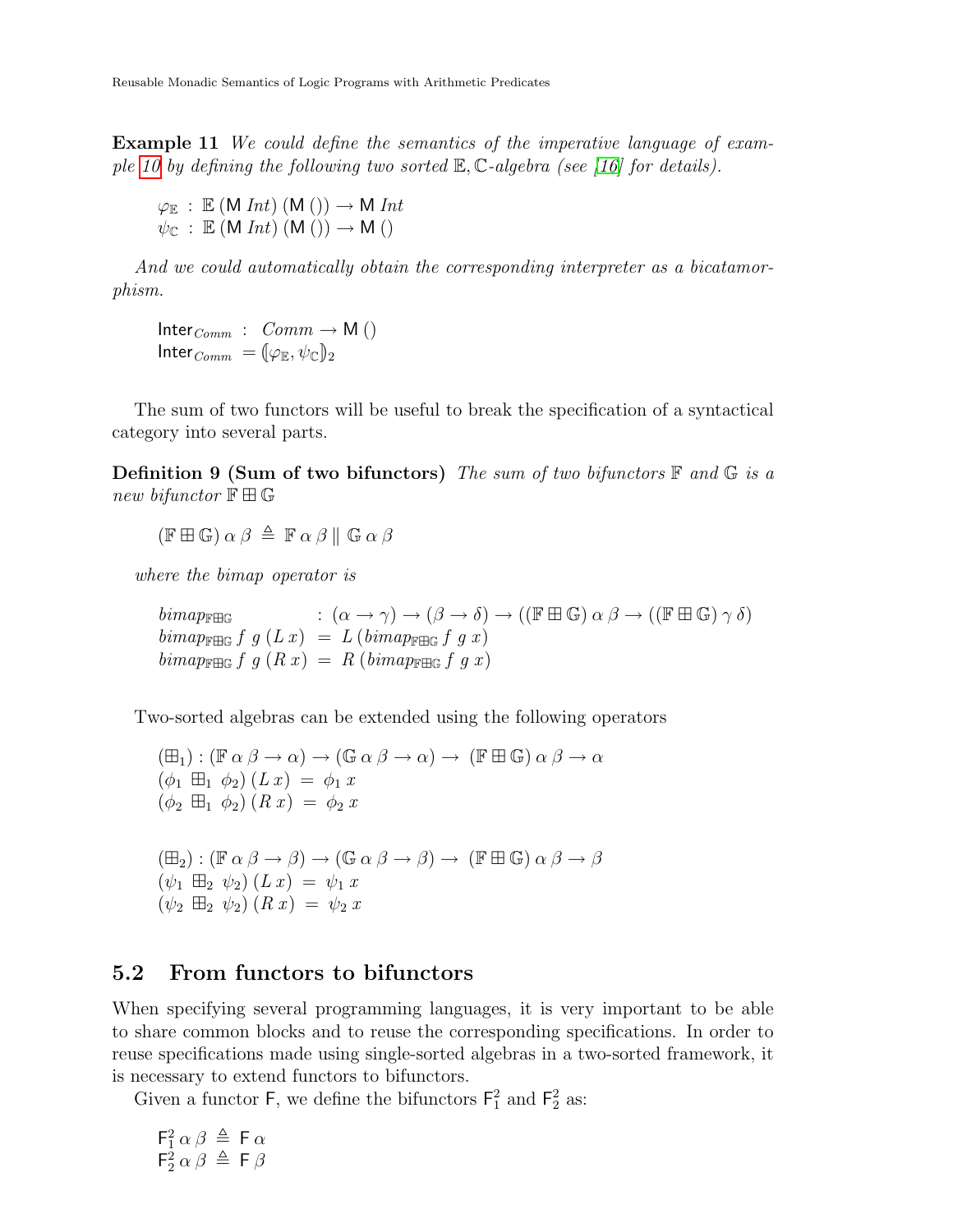where the bimap operations are defined as

 $bimap_{\mathsf{F}_1^2} f g x = f x$  $\begin{array}{c}\n\lim_{x \to 0} \arg x = g x \\
\lim_{x \to 0} \arg x = g x\n\end{array}$ 

Given a single sorted algebra, the operators  $\left(\frac{1}{2}\right)^2$  and  $\left(\frac{1}{2}\right)^2$  obtain the corresponding two-sorted algebras

$$
(\square)_1^2 : (\mathsf{F} \alpha \to \alpha) \to \mathsf{F}_1^2 \alpha \beta \to \alpha
$$
  

$$
\varphi_1^2 x = \varphi x
$$
  

$$
(\square)_2^2 : (\mathsf{F} \beta \to \beta) \to \mathsf{F}_2^2 \alpha \beta \to \beta
$$
  

$$
\varphi_2^2 x = \varphi x
$$

#### 5.3 Adding Arithmetic Predicates to Prolog

We define the bifunctor  $\mathbb A$  which captures the predicates is and  $=:=^3$  $=:=^3$ .

 $\land q e \triangleq Term$  is  $e | e == e$ 

The semantic specification is defined as the following two sorted algebra.

$$
\varphi_{\mathbb{A}} \qquad : \mathbb{A} (\text{Comp } \text{Subst}) (\text{Comp } \text{Int}) \to \text{Comp } \text{Subst}
$$
\n
$$
\varphi_{\mathbb{A}} (t \text{ is } e) \qquad = e \gg \to v.
$$
\n
$$
rdEnv \gg \to \lambda(\rho, \sigma).
$$
\n
$$
\varphi_{\mathbb{A}} (e_1 = := e_2) = e_1 \gg \to \lambda v_1.
$$
\n
$$
e_2 \gg \to \lambda v_2.
$$
\n
$$
rdEnv \gg \to \lambda(\rho, \sigma).
$$
\n
$$
\text{if } v_1 == v_2 \text{ then}
$$
\n
$$
return \sigma
$$
\n
$$
\text{else}
$$
\n
$$
\text{failure}
$$

where  $cnv: Int \to Term$  converts an integer into a constant term. The extended language can be defined as

 $Prolog^+ \triangleq \mu_1 \left( \mathsf{P}_1^2 \boxplus_1 \mathbb{A} \right) (\mathsf{T} \oplus \mathsf{F})_2^2$ 

and the corresponding interpreter is obtained as a bicatamorphism

Inter $_{Prolog}$ + :  $Prolog^+ \rightarrow$  Comp  $Subst$  $\mathsf{Inter}_{\mathit{Prolog}^+} \ = \left[ \varphi_{\mathsf{P}_1}^{\ 2} \boxplus_1 \varphi_{\mathbb{A}}, \left( \varphi_{\mathsf{T}} \oplus \varphi_{\mathsf{F}} \right)_2^2 \right.$  $\binom{2}{2}$ <sub>1</sub>

<span id="page-11-0"></span><sup>3</sup>Other arithmetic predicates could easily be added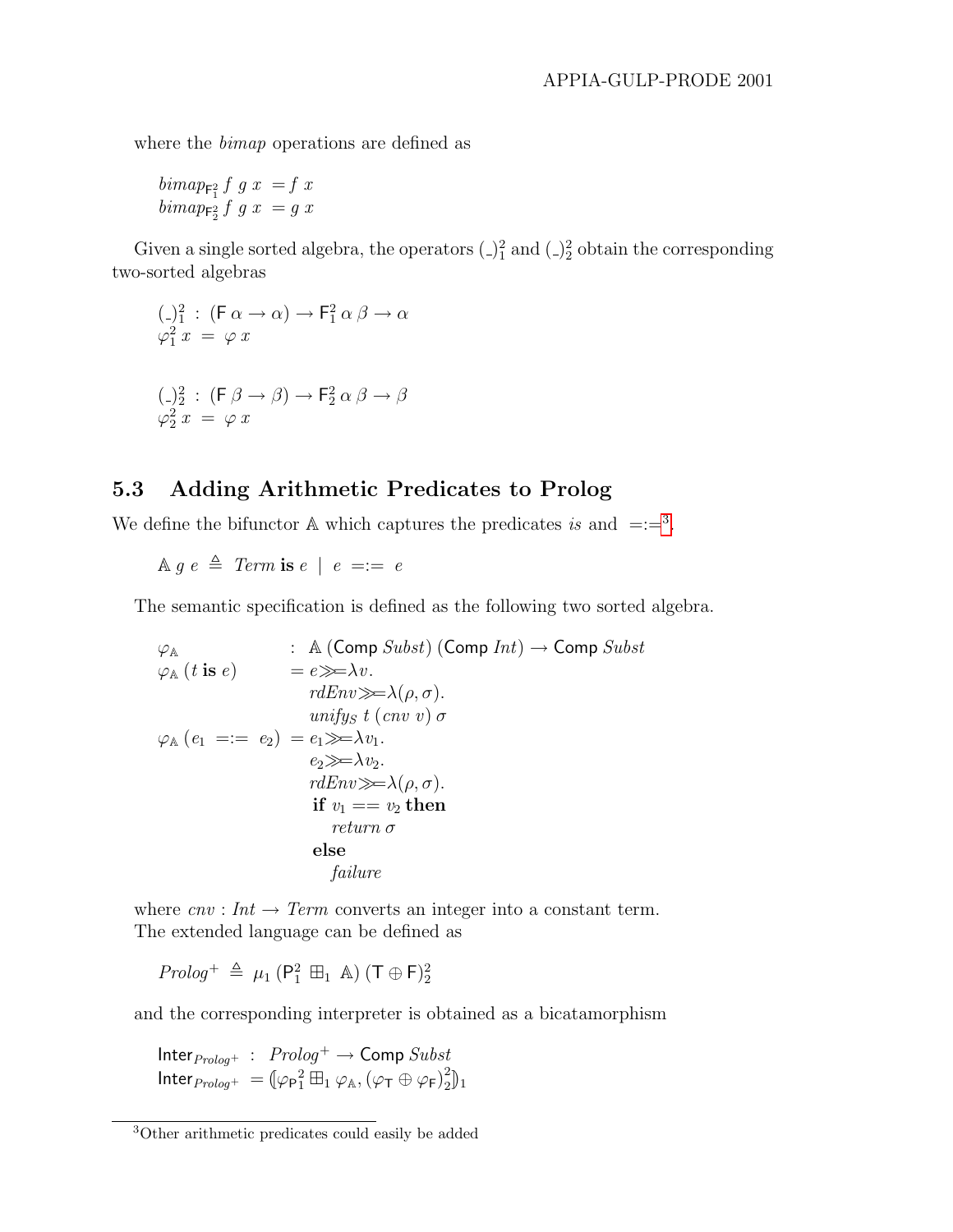## 6 Conclusions and Future Work

The proposed approach allows the development of reusable semantic specifications of programming languages as an integration of modular monadic semantics and generic programming concepts.

Modular monadic semantics allows to identify the computational structure through the notion of monad. Monads are used to distinguish between values and computations. In the case of logic programming languages, the value is the answer substitution, while the computation encapsulates the notions of backtracking, environment access, fresh name supply, etc. Monads can incrementally be defined using monad transformers, where each transformer adds a given notion of computation. In this way, to add new computational features, like the control mechanisms of Prolog it is only needed to change the corresponding transformer [\[7\]](#page-13-8).

Generic programming concepts allow the definition of extensible abstract syntax of a programming language identifying the shape of the different entities using non-recursive pattern functors. Semantic specifications are independently defined through algebras that take the computational structure as carrier. This allows to automatically obtain the interpreter as a catamorphism.

The proposed approach has been implemented in a Language Prototyping System [\[1\]](#page-12-3). The system consists of a domain specific meta-language embedded in Haskell and it also contains an interactive framework for language testing. This approach offers easier development and the fairly good type system of Haskell. Nevertheless, there are some disadvantages like the mixture of error messages between the host language and the metalanguage, Haskell dependency and some type system limitations. We are currently planning to develop an independent meta-language. Some work in this direction has been already done by E. Moggi [\[21\]](#page-14-9).

The Language Prototyping System has been used to specify imperative, functional, object-oriented and logic programming languages [\[16,](#page-13-4) [17,](#page-14-4) [18,](#page-14-7) [15\]](#page-13-5). All the specifications share common blocks, like arithmetic expressions. Future work can be done in the specification of other features and in the integration between different blocks leading to cross-paradigm programming language designs.

## References

- <span id="page-12-3"></span>[1] Language Prototyping System. [http://lsi.uniovi.es/~labra/LPS/LPS.](http://lsi.uniovi.es/~labra/LPS/LPS.html) [html](http://lsi.uniovi.es/~labra/LPS/LPS.html), 2001.
- <span id="page-12-0"></span>[2] Roland Backhouse, Patrik Jansson, Johan Jeuring, and Lambert Meertens. Generic programming - an introduction. In S. Swierstra, P. Henriques, and Jose N. Oliveira, editors, Advanced Functional Programming, volume 1608 of Lecture Notes in Computer Science. Springer, 1999.
- <span id="page-12-1"></span>[3] N. Benton, J. Hughes, and E. Moggi. Monads and effects. In International Summer School On Applied Semantics APPSEM'2000, Caminha, Portugal, 2000.
- <span id="page-12-2"></span>[4] R. Bird and Oege de Moor. Algebra of Programming. Prentice Hall, 1997.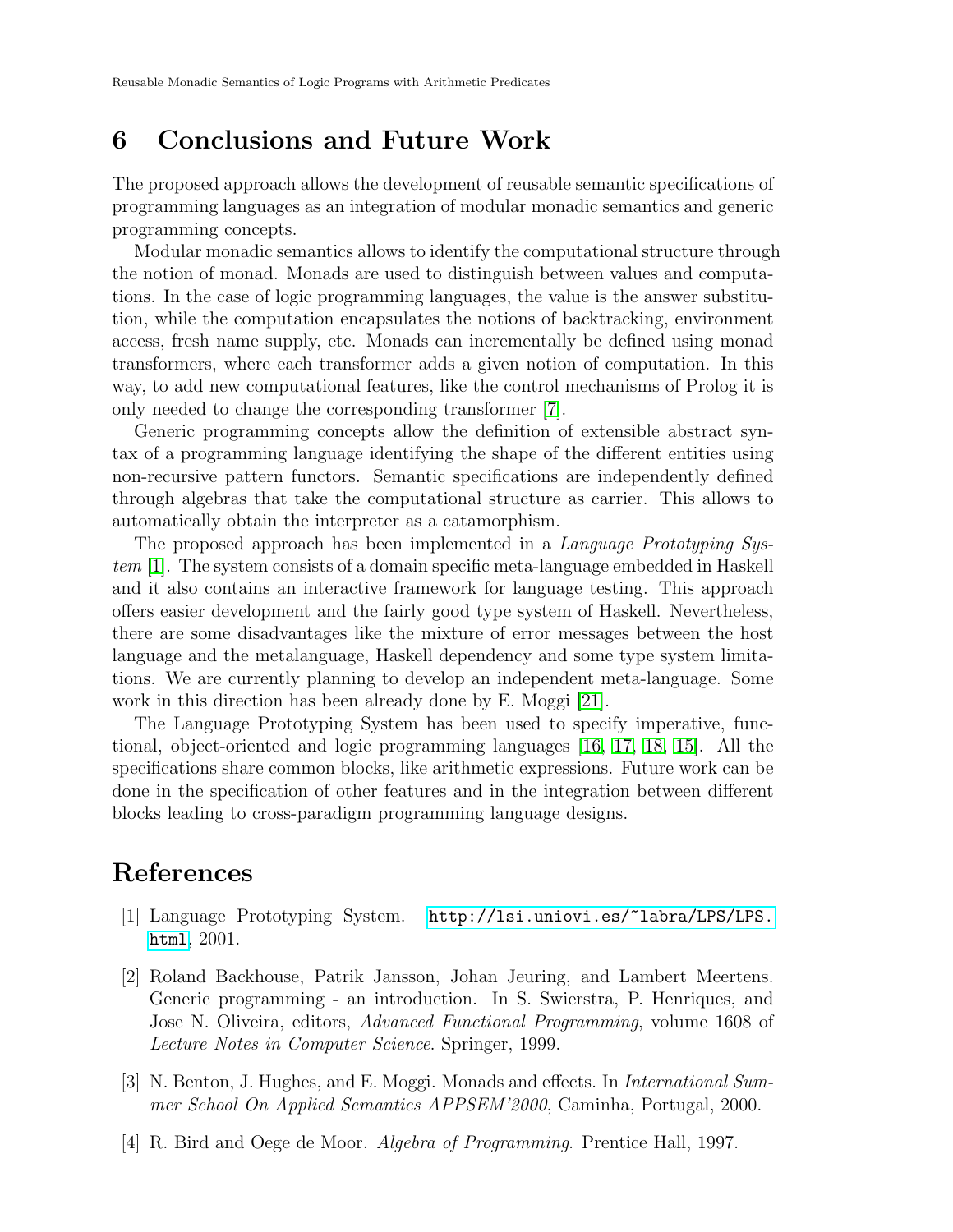- <span id="page-13-11"></span>[5] E. Börger and D. Rosenzweig. A mathematical definition of full prolog. Science of Computer Programming, 1994.
- <span id="page-13-0"></span>[6] Luc Duponcheel. Writing modular interpreters using catamorphisms, subtypes and monad transformers. Technical Report (Draft), Utrecht University, 1995.
- <span id="page-13-8"></span>[7] Ralf Hinze. Deriving backtracking monad transformers. In Roland Backhouse and Jose N. Oliveira, editors, Proceedings of the 2000 International Conference on Functional Programming, Montreal, Canada, September 2000.
- <span id="page-13-10"></span>[8] P. Jansson and J. Jeuring. Polytypic unification. Journal of Functional Programming, 8(5):527–536, 1998.
- <span id="page-13-6"></span>[9] Mark P. Jones. A system of constructor classes: overloading and implicit higherorder polymorphism. Journal of Functional Programming, 5(1):1–35, January 1995.
- <span id="page-13-7"></span>[10] Mark P. Jones. First-class Polymorphism with Type Inference. In Proceedings of the Twenty Fourth Annual ACM SIGPLAN-SIGACT Symposium on Principles of Programming Languages, Paris, France, January 15-17 1997.
- <span id="page-13-9"></span>[11] Mark P. Jones and L. Duponcheel. Composing monads. YALEU/DCS/RR 1004, Yale University, New Haven, CT, USA, 1993.
- <span id="page-13-1"></span>[12] J. E. Labra. An implementation of modular monadic semantics using folds and monadic folds. In Workshop on Research Themes on Functional Programming, Third International Summer School on Advanced Functional Programming, Braga - Portugal, 1998.
- <span id="page-13-2"></span>[13] J. E. Labra, J. M. Cueva, and C. Luengo. Language prototyping using modular monadic semantics. In 3rd Latin-American Conference on Functional Programming, Recife - Brazil, March 1999. Available at [http://lsi.uniovi.es/](http://lsi.uniovi.es/~labra/LPS/Clapf99.ps) [~labra/LPS/Clapf99.ps](http://lsi.uniovi.es/~labra/LPS/Clapf99.ps).
- <span id="page-13-3"></span>[14] J. E. Labra, J. M. Cueva, M. C. Luengo, and A. Cernuda. Modular development of interpreters from semantic building blocks. Nordic Journal of Computing, 8(3), 2001. To appear.
- <span id="page-13-5"></span>[15] J. E. Labra, J. M. Cueva, M. C. Luengo, and A. Cernuda. Specification of logic programming languages from reusable semantic building blocks. In International Workshop on Functional and (Constraint) Logic Programming, Kiel, Germany, September 2001. University of Kiel. To appear.
- <span id="page-13-4"></span>[16] J. E. Labra, J. M. Cueva Lovelle, M. C. Luengo Díez, and B. M. González. A language prototyping tool based on semantic building blocks. In Eight International Conference on Computer Aided Systems Theory and Technology (EU-ROCAST'01), volume 2178 of Lecture Notes in Computer Science, Las Palmas de Gran Canaria – Spain, February 2001. Springer Verlag.